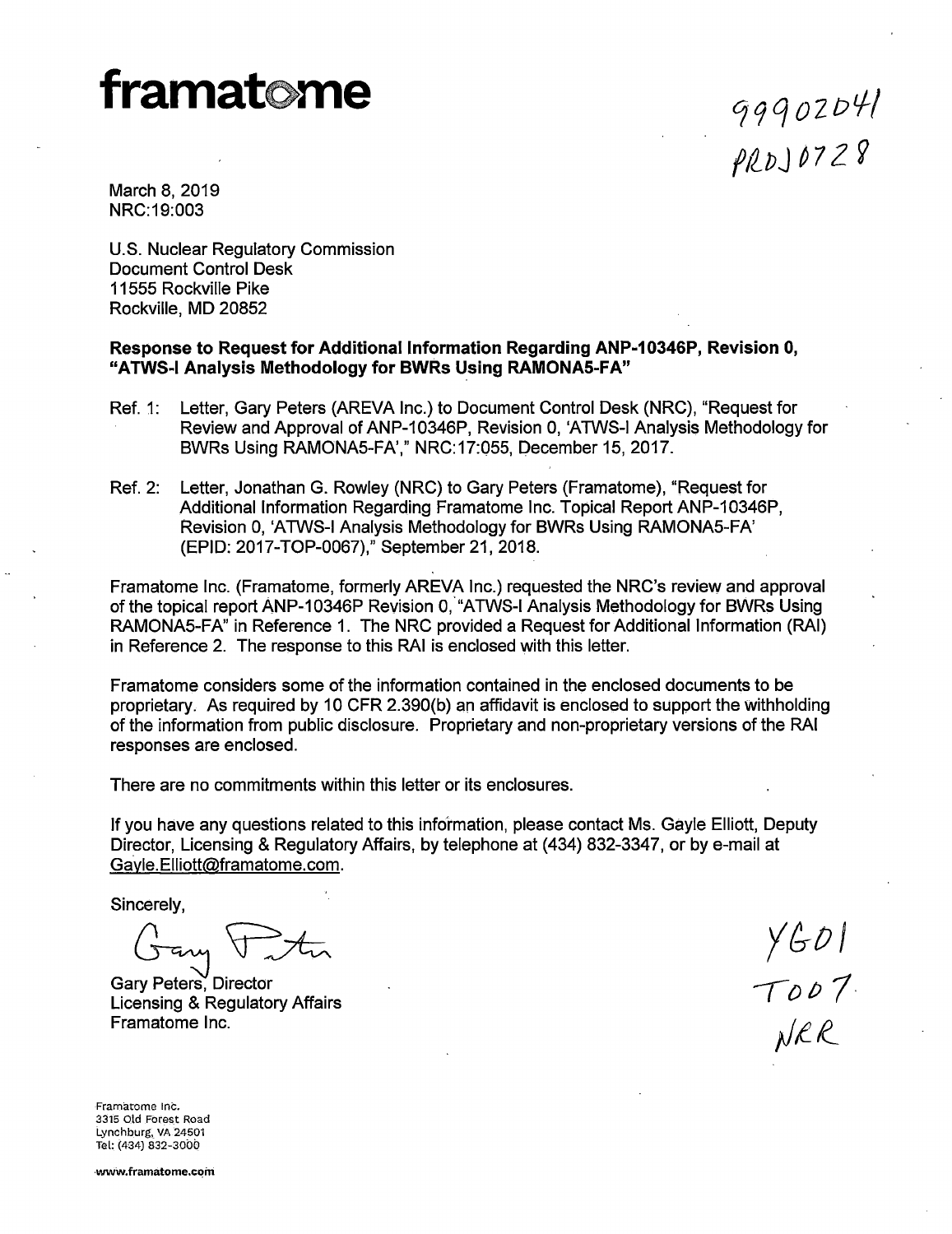#### cc: J. G. Rowley Project 728

Enclosures:

- 1. ANP-10346Q1P, Revision 0 "ATWS-I Analysis Methodology for BWRs Using -RAMONAS-FA Response to Request for Additional Information"
- 2. ANP-10346Q1NP, Revision 0 "ATWS-I Analysis Methodology for BWRs Using RAMONAS-FA Response to Request for Additional Information"
- 3. Notarized Affidavit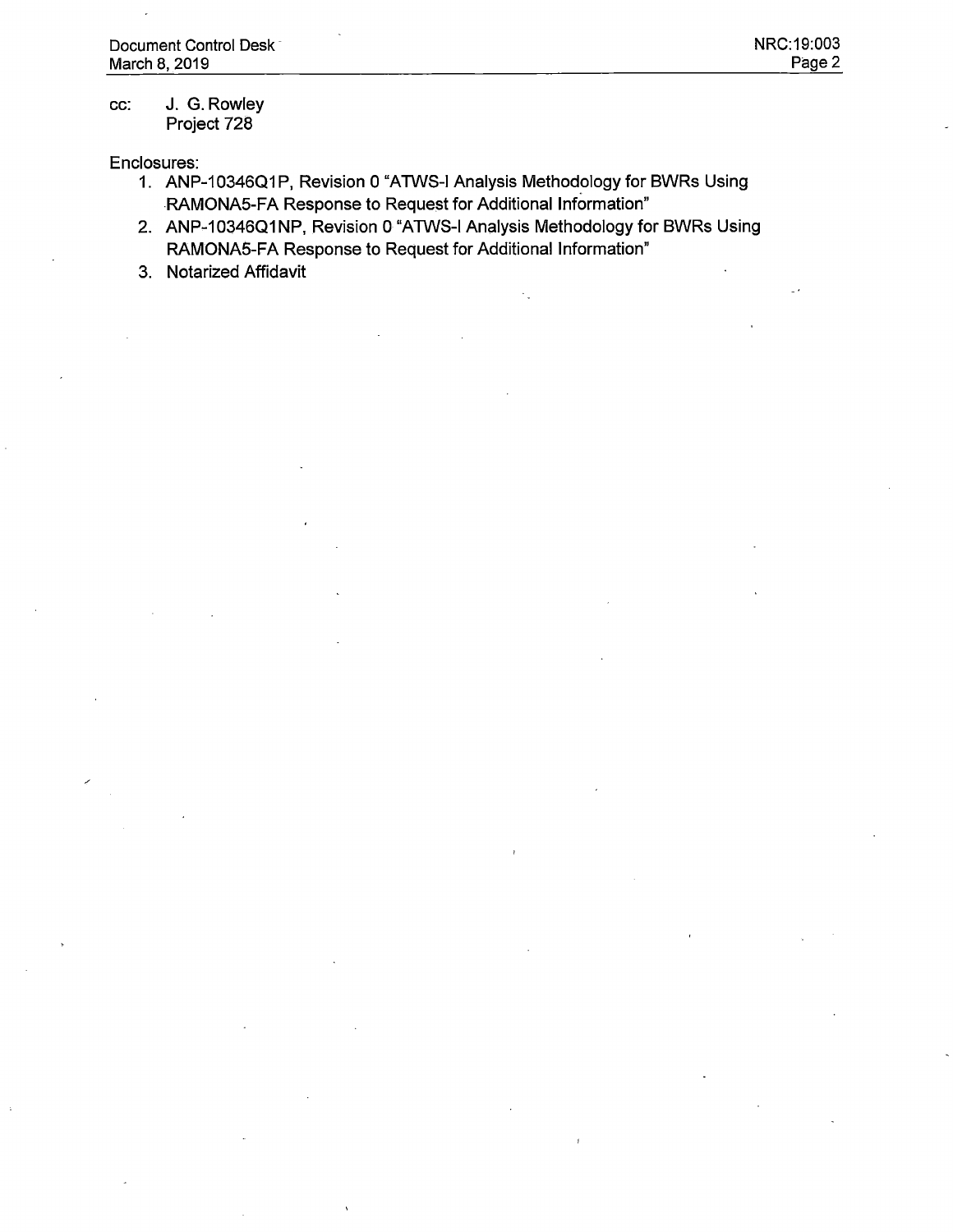## AFFIDAVIT

# COMMONWEALTH OF VIRGINIA CITY OF LYNCHBURG

) ss.

1. My name is Nathan E. Hottle. I am Manager, Product Licensing, for Framatome Inc. (Framatome) and as such I am authorized to execute this Affidavit.

2. I am familiar with the criteria applied by Framatome to determine whether certain Framatome information is proprietary. I am familiar with the policies established by Framatome to ensure the proper application of these criteria.

3. I am familiar with the Framatome information contained in the following. document: ANP-10346Q1P Revision 0, "ATWS-1 Analysis Methodology for BWRs Using RAMONA5-FA Response to NRC Request for Additional Information," referred to herein as '.'Document." Information contained in this Document has been classified by Framatome as proprietary in accordance with the policies established by Framatome Inc. for the control and protection of proprietary and confidential information.

4. This Document contains information of a proprietary and confidential nature and is of the type customarily held in confidence by Framatome and not made available to the public. Based on my experience, I am aware that other companies regard information of the kind contained in this Document as proprietary and confidential.

5. This Document has been made available to the U.\$. Nuclear Regulatory Commission in confidence with the request that the information contained in this Document be withheld from public disclosure. The request for withholding of proprietary information is made in accordance with 10 CFR 2.390. The information for which withholding from disclosure is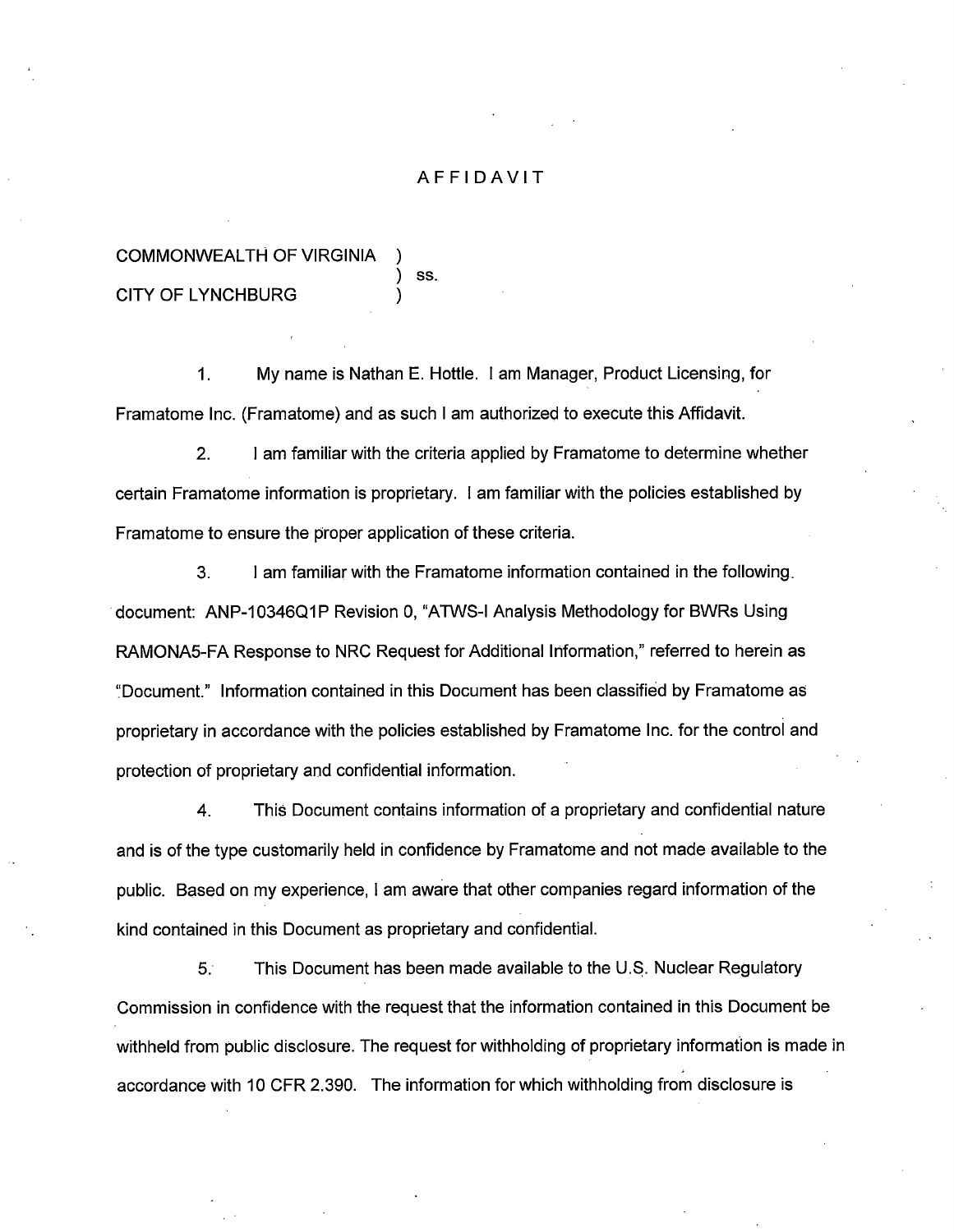requested qualifies under 10 CFR 2.390(a)(4) "Trade secrets and commercial or financial information."

6. The following criteria are customarily applied by Framatome to determine whether information should be classified as proprietary:

- (a) The information reveals details of Framatome's research and development plans and programs or their results.
- (b) Use of the information by a competitor would permit the competitor to significantly reduce its expenditures, in time or resources, to design, produce, or market a similar product or service.
- (c) The information includes test data or analytical techniques concerning a process, methodology, or component, the application of which results in a competitive advantage for Framatome.
- (d) The information reveals certain distinguishing aspects of a process, methodology, or component, the exclusive use of which provides a competitive advantage for Framatome in product optimization or marketability.
- (e) The information is vital to a competitive advantage held by Framatome, would be helpful to competitors to Framatome, and would likely cause substantial harm to the competitive position of Framatome.

The information in this Document is considered proprietary for the reasons set forth in paragraphs 6(c) and 6(d) above .

.7. In accordance with Framatome's policies governing the protection and control of information, proprietary information contained in this Document bas been made available, on a limited basis, to others outside Franiatome only as required and under suitable agreement providing for nondisclosure and limited use of the information.

8. Framatome policy requires that proprietary information be kept in a secured file or area and distributed on a need-to-know basis.